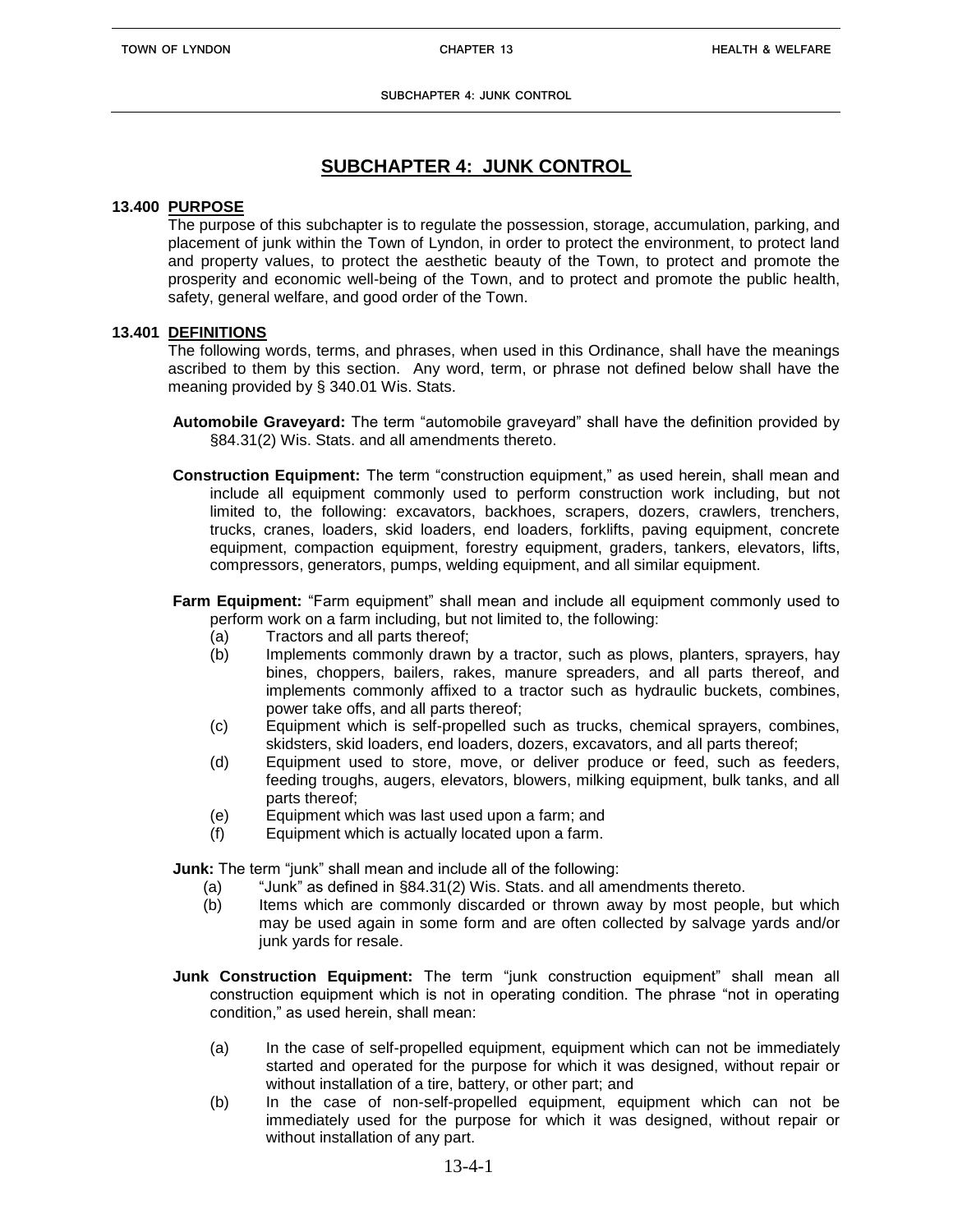A piece of equipment which is located outside and which has not been moved for more than 1 year is rebuttably presumed to be "not in operating condition."

- **Junk Farm Equipment:** The term "junk farm equipment" shall mean all farm equipment which is not in operating condition. The phrase "not in operating condition," as used herein, shall mean:
	- (a) In the case of self-propelled equipment, equipment which can not be immediately started and operated for the purpose for which it was designed, without repair or without installation of a tire, battery, or other part; and
	- (b) In the case of non-self-propelled equipment, equipment which can not be immediately used for the purpose for which it was designed, without repair or without installation of any part.

A piece of equipment which is located outside and which has not been moved for more than 1 year is rebuttably presumed to be "not in operating condition."

**Junk Motor Vehicle:** The term "junk motor vehicle" shall mean and include all of the following:

- (a) A "junk vehicle" as defined in §340.01(25j) Wis. Stats.
- (b) A motor vehicle which has been "junked" as defined in 340.01(25g) Wis. Stats.
- (c) A "salvage vehicle" as defined in §340.01(55g) Wis. Stats.
- (d) A motor vehicle which is not in operating condition. A motor vehicle is "not in operating condition" if, upon inspection, the vehicle can not be immediately started and legally driven upon a public highway by the inspector, without repair and without installation of a tire, battery, or other part. A motor vehicle which is located outside and which has not moved under its own power for more than 30 days is rebuttably presumed to be not in operating condition.
- (e) A motor vehicle which has been unlicensed for more than 90 days.
- **Junk Trailer:** The term "junk trailer" shall mean a trailer which is not in operating condition. A trailer is "not in operating condition" if, upon inspection, the trailer can not be immediately hooked up to a motor vehicle and legally drawn upon a public highway by the inspector, without repair or without installation of a tire, tongue, or other part. A trailer which is located outside and which has not been moved for more than 1 year is rebuttably presumed to be not in operating condition.
- **Junked:** The term "junked" shall have the definition provided by §340.01(25g) Wis. Stats. and all amendments thereto.
- **Junkyards:** The term "junkyards" shall have the definition provided by §84.31(2) Wis. Stats. and all amendments thereto.
- **Municipality:** The term "municipality" shall mean a Town, village, town, county, state, or any agency thereof.
- **Person or Entity:** The terms "person" or "entity" shall mean and include a natural person, sole proprietorship, partnership, limited partnership, corporation, governmental entity, municipality, school district, limited liability company, or any other ownership organization recognized under Wisconsin law as having the power to conduct business.

# **13.403 JUNK PROHIBITED**

No person or entity shall possess, store, accumulate, park, dump, or locate junk, junk construction equipment, junk farm equipment, junk trailers, junk motor vehicles, junkyards, or automobile graveyards, within the Town, except as provided in§13.405 below, or except as allowed by permit pursuant to §13.407 below.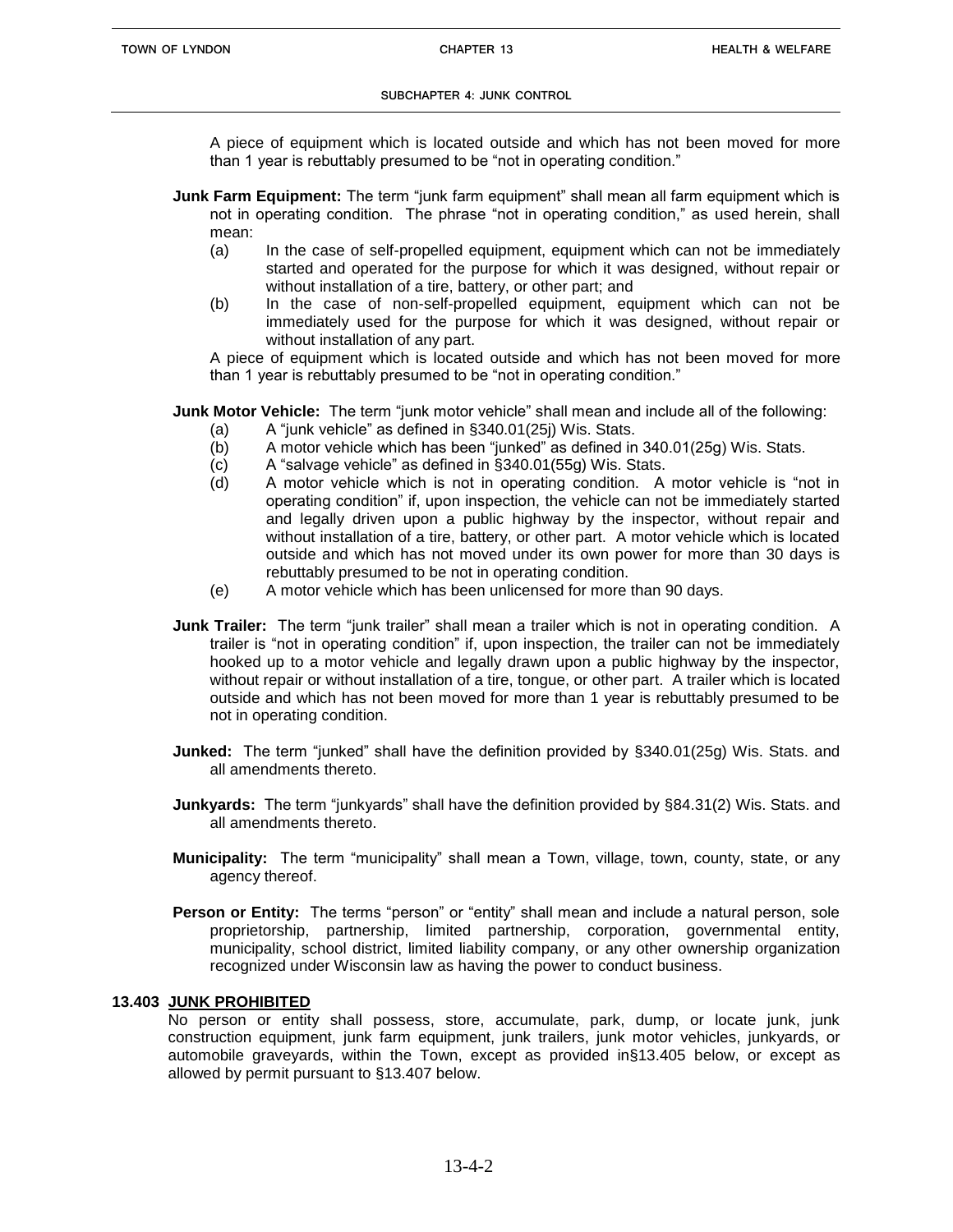# **13.404 PRE-EXISTING ACCUMULATIONS**

Pre-existing accumulations of items, which are subject to this ordinance, (i) shall not be increased or expanded, in number or geographic area, without a permit, and (ii) shall be brought into compliance with the provisions of this ordinance no later than two (2) years from the date of the adoption of this ordinance. Furthermore, one regulated item (e.g. a junk car) shall not be replaced with another regulated item (e.g. a different junk car), without a permit.

# **13.405 EXCEPTIONS**

The following activities are allowed within the Town of Lyndon without a Permit:

- **(1) 10 INDOOR ITEMS:** A person or entity may possess up to (but not exceeding) 10 items prohibited by this Ordinance, provided all such items are located entirely inside a completely enclosed structure.
- **(2) 3 OUTSIDE ITEMS:** A person or entity may possess, outside of a completely enclosed structure, up to (but not exceeding) 3 items prohibited by this Ordinance, provided all such items are located in such a place as to be entirely invisible (i) from persons using the public highways, and (ii) from persons using adjacent neighboring land that is not owned by the person or entity which owns the land upon which the items are located.
- **(3) TRAVELING ITEMS:** A person or entity may possess items prohibited by this Ordinance (i) if such items are being transported through the Town, and (ii) if such items are only temporarily located in the Town for not more than 2 hours. Such items may not be unloaded and reloaded within the Town.

# **13.407 PERMITS FOR JUNK**

A person may obtain a permit from the Town to possess, store, accumulate, park, dump, or locate junk, junk construction equipment, junk farm equipment, junk trailers, junk motor vehicles, junkyards, or automobile graveyards, within the Town of Lyndon, pursuant to the procedure and under the conditions prescribed herein.

# **13.408 APPLICATION FOR PERMIT**

A written application for a permit shall be filed with the Town Clerk and shall contain the following:

- **(1)** The name, address, telephone number, and signature of the applicant(s).
- **(2)** The name, address, telephone number, and signature of all land owner(s).
- **(3)** The name, address, and telephone number of the intended operator(s).
- **(4)** The name and address of all property owners who own property adjacent to the property upon which the site will be located.
- **(5)** The address of the proposed site.
- **(6)** An aerial photograph of the proposed site, including all land within 1,000 feet of the site. (These photos can be obtained from the Juneau County Land Information Office).
- **(7)** A detailed description of the type of materials intended to be stored at the site, and a detailed plan of operation.
- **(8)** A statement describing the amount or number of items intended to be stored at the site.
- **(9)** A statement that the applicant and land owner shall comply with all Federal, State, County, and Town rules and regulations regarding the operation intended.
- **(10)** A copy of the permits and licenses received from the Federal, State, and County authorities, which authorize the proposed operation (e.g. a salvage yard license from the State; a junkyard license from the County; etc.).
- **(11)** Any other information which the Town Board deems necessary to properly review the application, e.g. proof of financial responsibility of the applicant, operator, and/or owner; a transportation impact study; an environmental impact study; and any other information deemed necessary.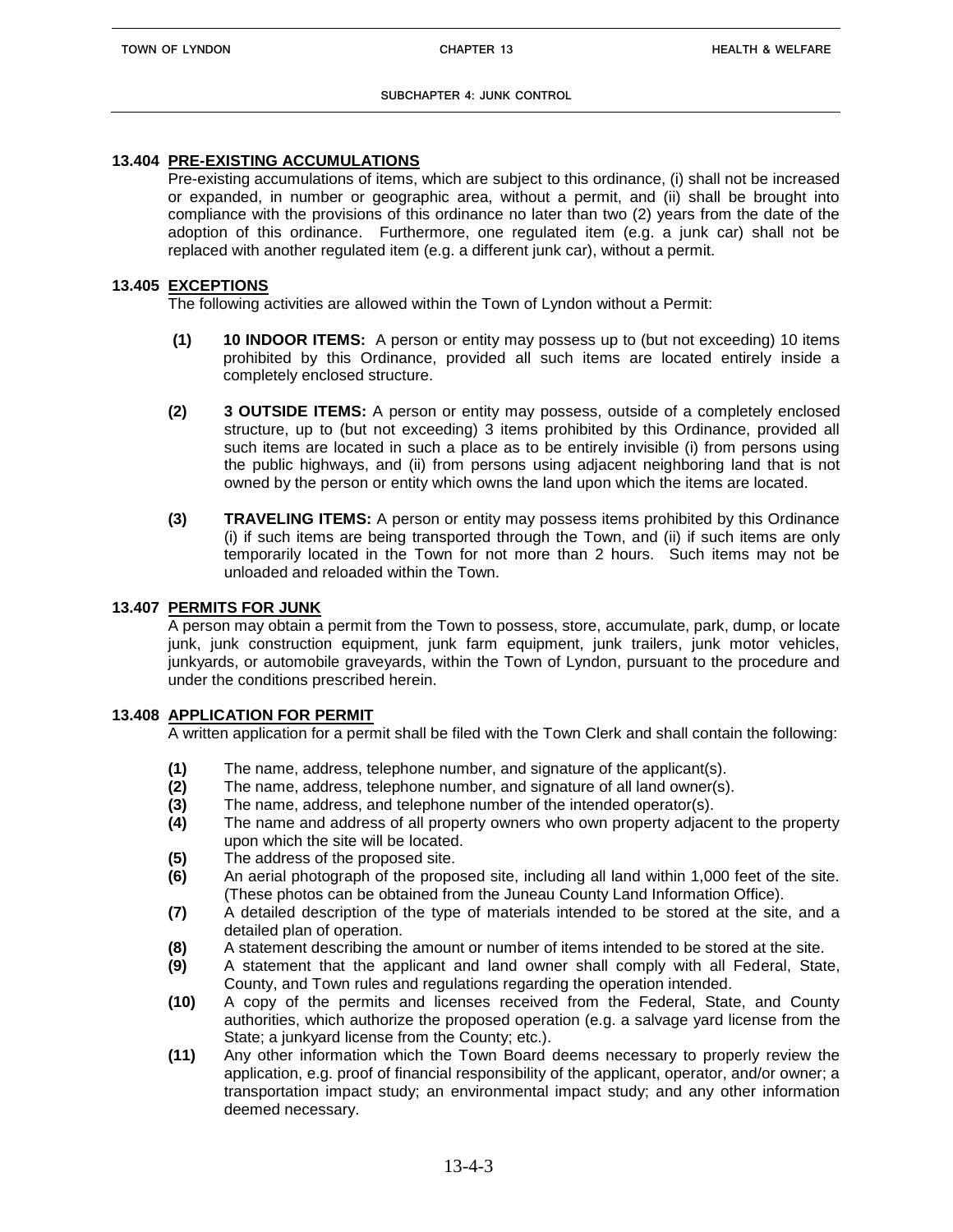# **13.409 FEE**

An application fee, in an amount established by separate resolution of the Town Board, shall be paid when the application is filed with the Clerk.

#### **13.410 PUBLIC HEARING AND NOTICE**

A public hearing on the application shall be conducted by the Town Board, no sooner than 30 days after filing of the application. Notice of the public hearing shall be posted and published by the Clerk as a Class 2 notice, and notice shall be mailed by the Clerk to all adjacent property owners at least 10 days before the public hearing.

#### **13.412 STANDARDS OF REVIEW**

The following issues shall be considered and addressed by the Town Board in deciding whether to issue a permit:

- **(1)** Whether the proposed operation on the proposed site complies with the Town's Zoning Ordinance.
- **(2)** Whether the proposed operation, in its proposed location and as depicted on the required site plan, will cause a substantial or undue adverse impact on nearby property, the character of the neighborhood, environmental factors, traffic factors, parking, public improvements, public property or rights-of-way, or other matters affecting the public health, safety, or general welfare, either as they now exist or as they may exist in the future.
- **(3)** Whether the proposed operation will comply with the regulations set forth below.
- **(4)** Whether the proposed owner and operator have demonstrated the experience, knowledge, financial ability, and willingness to comply with the regulations set forth below.
- **(5)** Whether the potential public benefits of the proposed operation outweigh the potential adverse impacts of the proposed operation, after taking into consideration the Applicant=s proposal, including the Applicant=s suggestions to ameliorate any adverse impacts.
- **(6)** Whether the size and scope of the proposed operation is appropriate for the site.

# **13.413 DECISION**

Within 60 days after the public hearing (or within an extension of said period requested in writing by the Applicant and granted by the Board), the Board shall issue a decision either (i) in the form of a written resolution, and/or (ii) in the formal minutes of its meeting. Its decision shall include formal findings of fact concerning the standards of subsection 8.13 above. In making its decision, the Board may take any of the following actions:

- **(1) APPROVE:** The Board may approve the application as proposed; or
- **(2) APPROVE WITH MODIFICATIONS OR CONDITIONS:** The Board may approve the application with such modifications and conditions as it deems necessary and appropriate after consideration of the purposes of this Ordinance, after consideration of the standards of review set forth above, after consideration of the regulations set forth below, and after consideration of the recommendations of citizens, experts, its own members, and any other source; or
- **(3) DENY:** The Board may deny the application.

The Board's approval, with or without modifications or conditions, shall be considered the approval of a unique request, and shall not be construed as precedent for any other similar application.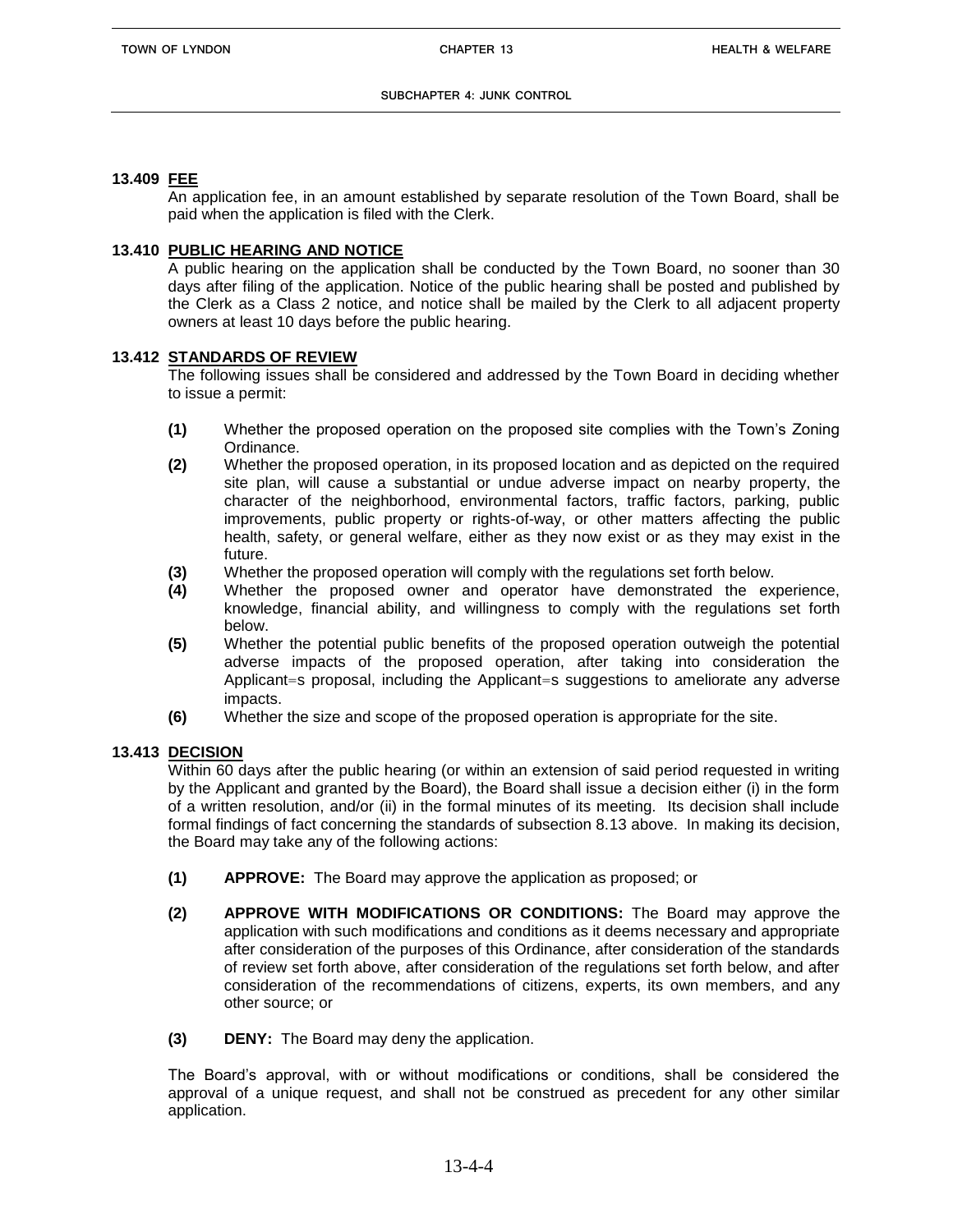### **13.414 EFFECT OF DENIAL**

An application which has been denied (in whole or in part) shall not be resubmitted for a period of 12 months from the date of said denial, unless the Clerk first determines that either (i) substantial and material new evidence has arisen, or (ii) a substantial and material change of circumstances has occurred, regarding an issue which was relevant and significant to the prior decision to deny the application.

#### **13.416 REGULATIONS**

Any person or entity who wishes to apply for a permit or who receives a permit to possess, store, accumulate, park, dump, or locate items regulated by this Subchapter, shall comply with the following regulations:

- **(1)** No operation shall be conducted in such a way as to constitute a public or private nuisance.
- **(2)** No operation shall be conducted within 1,000 feet of any residence in existence when the operation is commenced, except the residence of the owner or operator of the operation.
- **(3)** No operation shall be conducted in a location which is visible from any residence in existence when the operation is commenced, except the residence of the owner or operator of the operation. Visibility may be controlled by natural vegetation and/or berms, but not by fencing or other artificial means.
- **(4)** No operation shall be conducted within 1,000 feet of any public highway or Town road in existence when the operation is commenced.
- **(5)** No operation shall be conducted in a location which is visible from any public highway or Town road. Visibility may be controlled by natural vegetation and/or berms, but not by fencing or other artificial means.
- **(6)** No operation shall be placed in a location and conducted in such a manner as to adversely affect the value of surrounding lands.
- **(7)** No operation shall be conducted in such a manner as to permit dust, dirt, debris, or other materials, substances, or odors to be carried by wind across the boundary of the parcel of land being used for the operation.
- **(8)** The operation shall comply with the Zoning Ordinance of the Town of Lyndon.
- **(9)** The operation shall comply with all Federal, State (e.g. 175.25 Wis. Stats), County (Ord. 9), and Town rules and regulations regarding the operation intended.
- **(10)** The operation shall obtain and maintain all permits and licenses required by the Federal, State, and County authorities, which authorize the proposed operation (e.g. a salvage yard license from the State; a junkyard license from the County; etc.).
- **(11)** No operation shall be modified, altered, or expanded beyond the terms and conditions of the permit, without prior approval by the Board.

# **13.417 BOND**

The Town Board reserves the right to require the applicant, the owner, and/or the operator to post a bond, or other financial security, the conditions of which may include any of the following: that this ordinance shall be observed; that the plan of operation will be carried out; that if there is a violation of this Ordinance or if the operation plan is not carried out, all penalties, legal costs, and remediation expenses imposed hereunder shall be paid.

# **13.418 CHANGE OF OWNERSHIP**

Permits shall run with the land. All requirements of a permit shall be maintained, regardless of ownership of the subject property. However, no permit may be transferred to a new owner without the express approval of the Town Board, which approval may be granted after the new owner complies with the procedure set forth above for new applicants.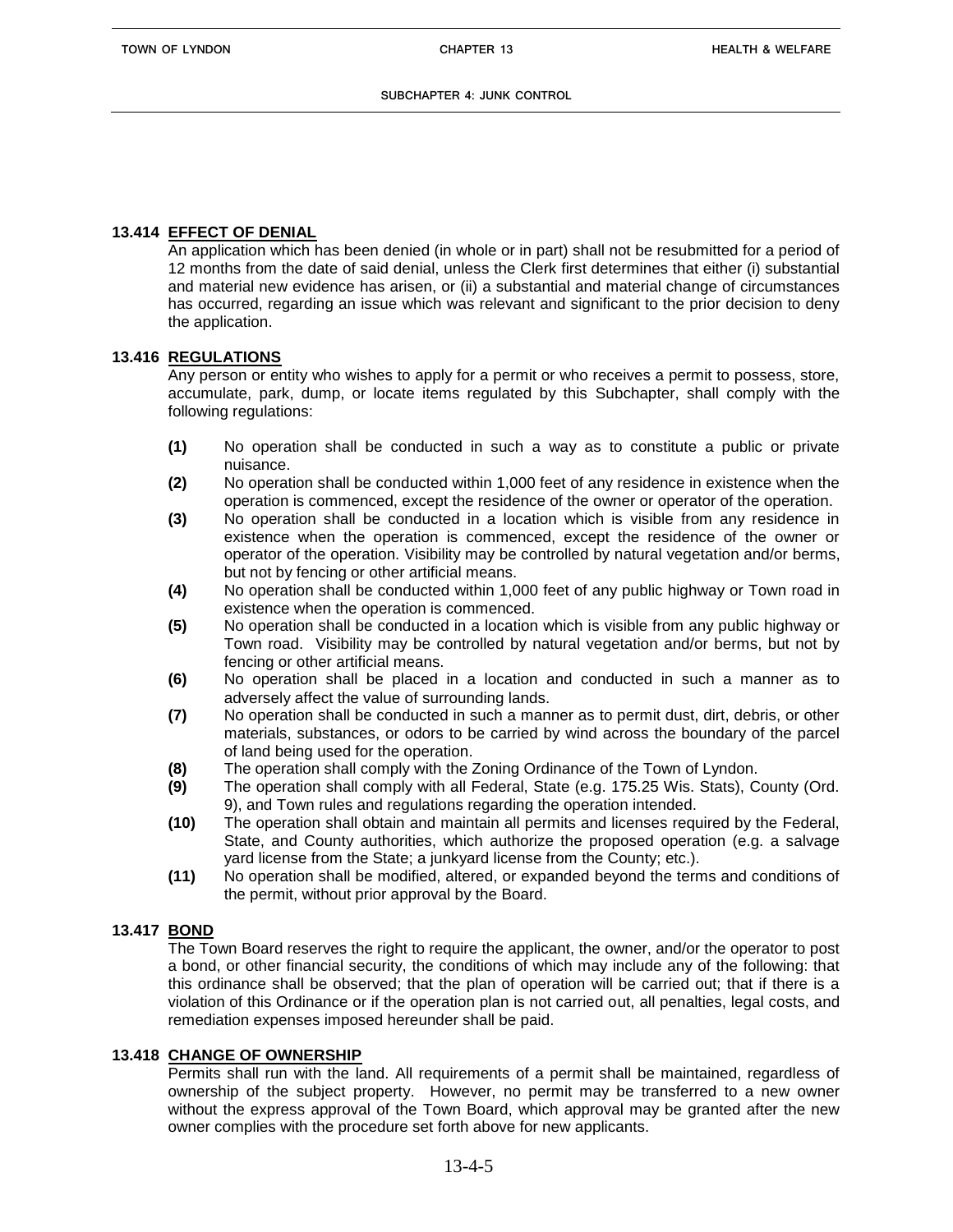#### **13.420 ENFORCEMENT AND PENALTIES**

- **(1) REVOCATION:** Upon violation of this Ordinance, any permit issued hereunder may be revoked by the Town Board, pursuant to the following procedure. Written notice of the violation shall be filed with the Town Clerk and mailed to the permitee, along with notice of a hearing, which shall be scheduled not less than 20 days after mailing of the notice. The Town and the permitee may produce evidence and witnesses, cross-examine witnesses, and be represented by counsel. The Town Board shall consider the evidence and testimony, and then render a decision regarding whether this ordinance has been violated, and if so, whether the permit should be revoked. Nothing herein shall prevent or limit the Town's right to seek the other remedies provided herein, in addition to or in lieu of revocation of the permit.
- **(2) FORFEITURES:** Except as otherwise provided herein, any person or entity who shall violate any provision of this Ordinance shall, upon conviction thereof, be subject to the following forfeitures:
	- **(a)** \$100 for the 1<sup>st</sup> day a violation occurs; and
	- **(b)** \$10 per day for each day the violation continues, without full and complete abatement, for the next 29 days (i.e. days 2 thru 30); and
	- **(c)** \$25 per day for each day the violation continues, without full and complete abatement, for the next 90 days (i.e. days 31 thru 120); and
	- **(d)** \$50 per day for each day the violation continues, without full and complete abatement, for the next 90 days (i.e. days 121 thru 210) ; and
	- **(e)** \$100 per day for each day the violation continues thereafter, without full and complete abatement (i.e. violations longer than 210 days).
- **(3) MONEY JUDGMENT AND EXECUTION:** Whenever any person or entity fails to pay any forfeiture, the Court, in lieu of imprisonment or in addition to imprisonment or after release from imprisonment, may do the following:
	- **(a)** The Court may render a money judgment against the defendant in favor of the Town for such forfeiture, and said judgment may then be docketed and collected by the Town in any manner permitted by law; and/or
	- **(b)** The Court may issue an execution against the property of the defendant for the payment of such forfeiture and costs, pursuant to the procedures set forth in Chapter 815 of the Wisconsin Statutes.
- **(4) ABATEMENT OF VIOLATIONS:** In addition to any other penalty provided herein, the Town may seek the removal, prevention, and/or abatement of any violation of any provision of this Ordinance. Such remedies may be joined with any action seeking a forfeiture, or may be separately commenced and maintained. When any such remedy is sought, the Court may order, in addition to any forfeiture authorized herein, the removal, prevention, and/or abatement of a violation as follows:
	- **(a)** By the violator at the violator's sole expense, and/or
	- **(b)** If the violator fails to remove, prevent, and/or abate the violation within the time limits established by the Court, then by the Town at the sole expense of the violator. If the Town incurs expenses in the removal, prevention, and/or abatement of any violation, the Town may collect said expenses by application to the Court for one or more of the following:
		- **1.** The Court may impose upon the violator a new or additional forfeiture in the amount not to exceed the expenses incurred, and in default of payment of such forfeiture, the Court may imprison the violator in the county jail until such forfeiture is paid, but not exceeding 90 days; and/or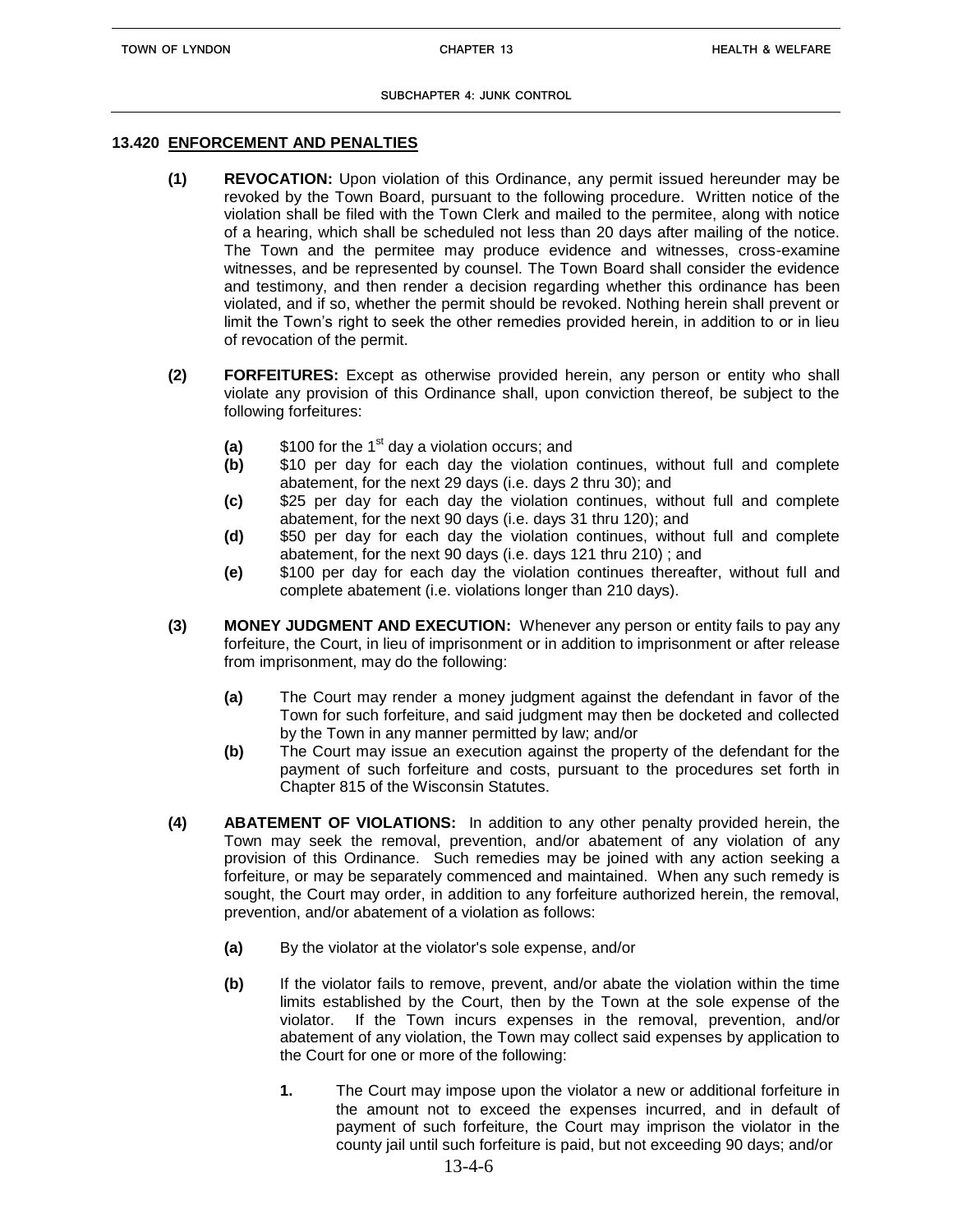- **2.** The Court may issue an execution against property of the violator for such expenses pursuant to Chapter 815 Wis. Stats.; and/or
- **3.** The Court may render a money judgment against the violator in favor of the Town for such expenses, and said judgment may then be docketed and collected by the Town in any manner permitted by law.
- **(5) RESTITUTION:** In addition to any other penalty provided herein, the Court may order the payment of restitution for violations of this Code in conformity with § 943.24 and 943.50 Wis. Stats., and shall use the restitution procedures as provided therein.
- **(6) MULTIPLE VIOLATIONS:** Each violation and each day a violation continues or occurs, shall constitute a separate offense. Prosecution of two or more offenses committed by the same violator may be joined into one action, and the prosecution of two or more violators for the same offense may be joined into one action.

# **13.421 OTHER LAWS APPLICABLE**

Nothing herein shall be deemed to limit or restrict the application of any Federal, State, or County law, ordinance, or rule regulating the subject of this Ordinance. Compliance with this Ordinance does not excuse compliance with all other applicable laws.

# **13.422 SEVERABILITY**

Should any section, clause, or provision of this Ordinance be declared by a Court to be invalid, such declaration shall not affect the validity of the Ordinance as a whole or any part thereof, other than the part so declared to be invalid.